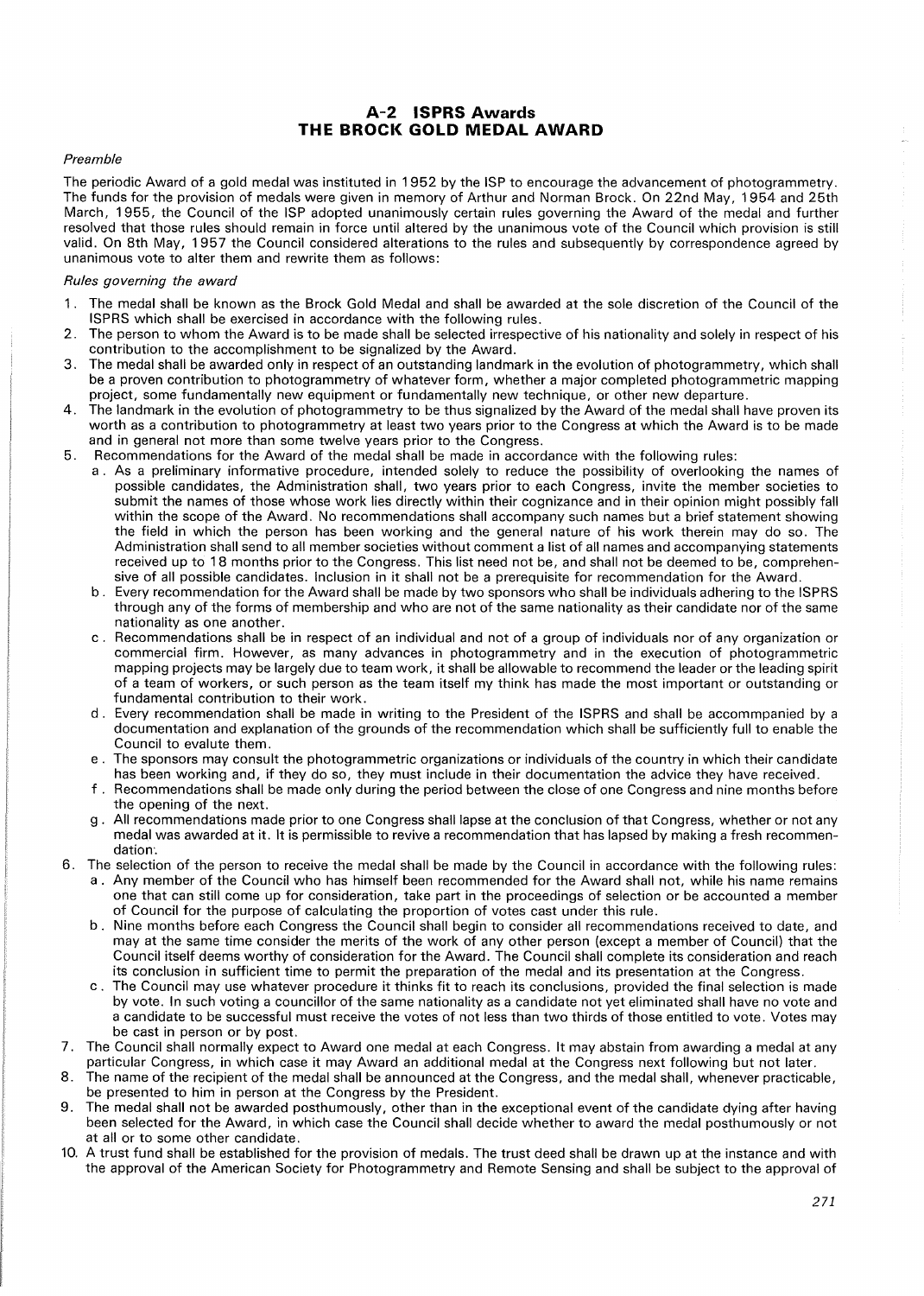the Council of the ISPRS ; it shall contain provisions for the safeguarding of the capital value of the assets and for all accrued interest to be used in the provision of medals. Trustees shall be appointed by the American Society for Photogrammetry and Remote Sensing which society shall be responsible to the Council of the ISPRS for the proper conduct of the affairs of the trust.

# **L' Attribution de la Medaille d'or Brock**

## Préambule

L'attribution périodique d'une médaille d'or fut instituée en 1952 par la S.I.P. pour encourager le progrès de la photogrammetrie. Les fonds pour la frappe des medailles furent donnes en memoire d'Arthur et Norman Brock. Le 22 mai 1954 et le 25 mars 1955, le Conseil de la S. I. P. adopta a l'unanimite des regles pour !'attribution de la medaille, et decida ensuite que ces regles resteraient en vigueur jusqu'a leur amendement par un vote unanime du Conseil; cette disposition est toujours valable. Le 8 mai 1958, le Conseil etudia un amendement des regles en vigueur et, a la suite d'un vote unanime par correspondance, promulgua les regles ci-dessous.

### Règles pour l'attribution de la médaille d'or Brock

- La médaille portera le nom de Médaille d'or Brock et sera décernée à la seule discrétion du Conseil de la S.I.P.T., conformément aux règles qui suivent.
- 2. Le beneficiaire sera choisi, quelle que soit sa nationalite, uniquement en fonction de sa contribution a l'ceuvre que la médaille mettra en valeur.
- 3. La médaille ne pourra être décernée qu'à l'occasion d'un progrès important dans l'évolution de la photogrammétrie; cette contribution notoire à la photogrammétrie pourra avoir la forme, soit d'une application importante de la photogrammetrie a la cartographie, soit d'un materiel fondamentalement nouveau, soit d'une technique fondamentalement nouvelle, soit d'une tendance nouvelle.
- 4. Le progrès dans l'évolution de la photogrammétrie, que signalera l(attribution de la médaille, devra avoir été constaté comme une contribution de valeur à la photogrammétrie, au moins deux ans, et en général pas plus de quelque douze ans, avant le congrès au cours duquel la médaille sera décernée.
- 5. Les recommandations pour !'attribution de la medaille se feront selon les regles suivans:
	- a) Au stade préliminaire d'information, destiné seulement à réduire le risque d'oublier les noms de candidats possibles, l'administration, deux ans avant chaque congrès, invitera les Sociétés-Membres de la S.I.P.T. à proposer les noms de ceux dont elles connaissent bien les travaux et qui leur semblent repondre aux conditions d'attribution de la medaille. Aucune recommandation n'accompagnera ces noms, mais un bref rapport indiquera le domaine d'activite et la nature générale des travaux du candidat. L'Administration enverra à toutes les Sociétés-Membres, sans commentaires, la liste de tous les noms proposés et des rapports le accompagnant, telle qu'elle les aura reçus dix-huit mois au plus tard avant le Congrès. Il n'est ni nécessaire ni obligatoire de considérer cette liste comme contenant tousles candidats possibles. L'inscription dans la liste ne sera pas un prealable a la recommandation pour l'attribution de la médaille.
	- b) Chaque recommandation sera faite par deux parrains qui seront des personnalités appartenant à la S.I.P.T. par l'intermédiaire de leur Orgnisme adhérent, et qui ne seront ni de la même nationalité que leur candidat, ni eux-mêmes de la même nationalité.
	- c) Les recommandations se rapporteront à un individu, et non à un groupe d'individus, ni à une organisation, ni à une firme commerciale. Toutefois, comme de nombreux progrès en photogrammétrie ou dans l'exécution des levés par photogrammétrie peuvent être dus en grande partie à un travail en équipe, il sera permis de proposer le chef ou l'animateur d'une équipe, ou encore telle personne que l'équipe elle-même considère comme ayant apporté la contribution la plus importante ou la plus remarquable, ou la plus fondamentale.
	- d) Chaque recommandation sera faite par écrit au Président de la S.I.P. et accompagnée d'une documentation et d'un expose des motifs de la recommandation, suffisamment complet pour permettre au Conseil d'avoir un jugement.
	- e) Les parrains peuvent consulter les organismes de photogrammétrie ou les personalités du pays où a travaillé leur candidat, et, dans ce cas, doivent inclure dans leur documentation les avis recus.
	- f) Les recommandations ne pourront être faites que pendant la période comprise entre la clôture d'un congrès et neuf mois avant l'ouverture du congrès suivant.
	- g) Toutes les recommandations faites avant un congrès seront périmées à la clôture du congrès, que la médaille ait été décernée ou non à ce congrès. Il est permis de renouveler une recommandation devenue périmée, en présentatnt une nouvelle recommandation.
- 6. Le choix du bénéficiaire de la médaille sera fait par le Conseil selon les règles suivantes:
	- a) Aucun membre du Conseil qui aura fait lui-même l'objet d'une recommandation, ne pourra, tant que sa candidature garde des chances de succès, ni participer aux débats sur le choix du bénéficiaire, ni être compté comme un membre du Conseil lors du calcul des pourcentages de voix.
	- b) Neuf mois avant chaque congrès, le Conseil commencera à étudier toutes les recommandations reçues dans le délais, et peut en meme temps etudier les merites d'une contribution de tout autre personne (sauf d'un membre du Conseil) que le Conseil considère comme digne d'être candidat. Le Conseil terminera son étude et parviendra à ses conclusions en temps utile pour permettre la préparation de la médaille et sa présentation au Congrès.
	- c) Le Conseil peut utiliser tout procédé pour parvenir à ses conclusions, pourvu que le choix final intervienne par un vote. Un membre du Conseil de la même nationalité qu'un candidat non encore éliminé, ne pourra participer au vote. Pour être désigné, un candidat doit recueillir au moins les deux tiers des voix des membres autorisés à voter. Les votes peuvent etre remis en personne ou par correspondance.
- 7. En principe le Conseil doit s'attendre a attribuer une medaille a chaque Congres. II peut s'abstenir d'attribuer une médaille à un Congrès particulier, auquel cas il pourra attribuer une médaille supplémentaire au Congrès suivant, mais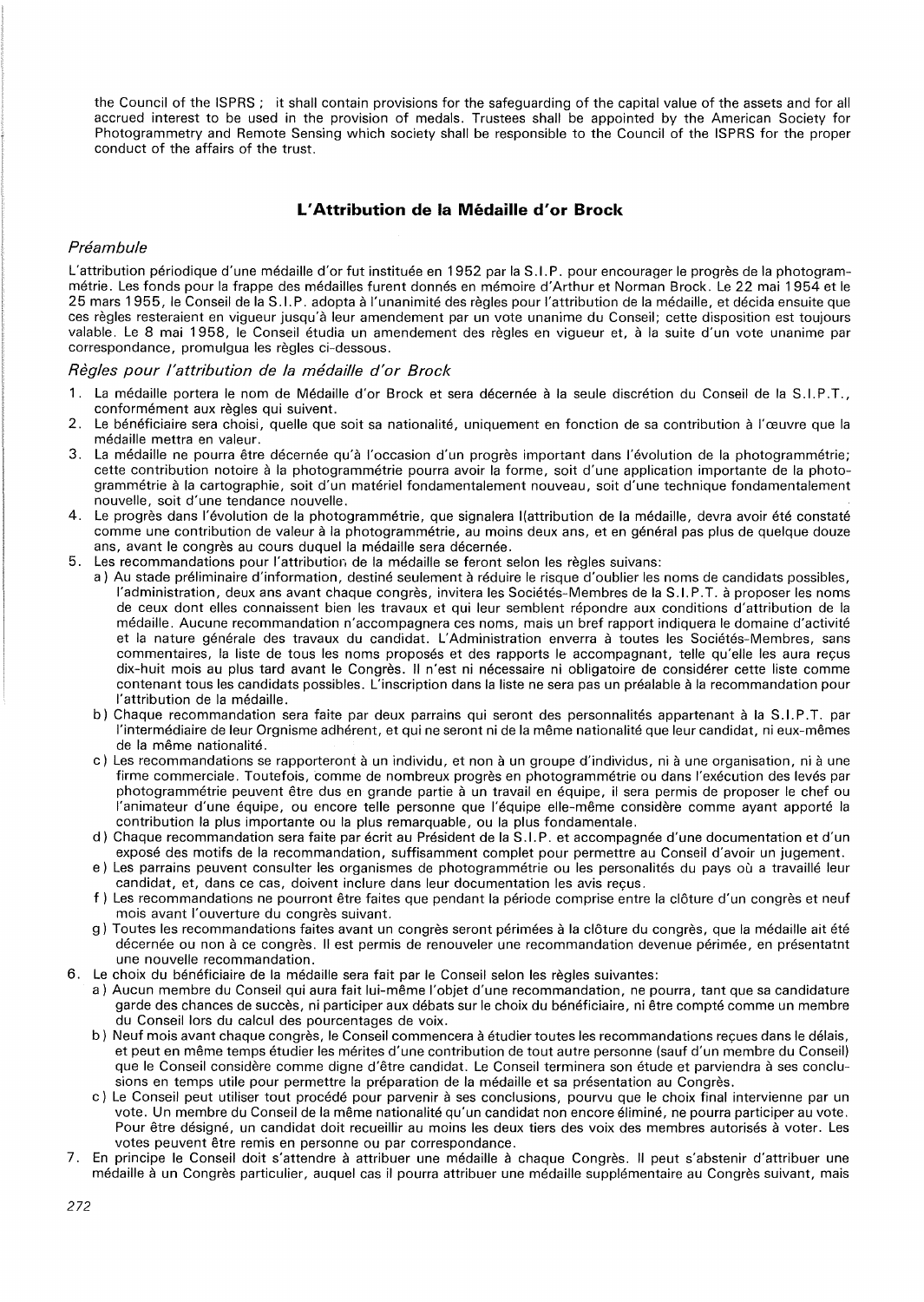pas plus tard.

- 8. Le nom du bénéficiaire de la médaille sera annoncé au Congrès et, si possible, la médaille lui sera remise en personne, au Congrès, par le Président.
- 9. La médaille ne sera pas attribuée à titre posthume, sauf dans le cas exceptionnel du décès du candidat après sa désignation; dans ce cas, le Conseil décidera si la médaille doit être attribuée à titre posthume, pas du tout ou à un autre candidat.
- 10. Un crédit sera ouvert pour la fourniture des médailles. L'acte fiduciaire sera rédigé à la demande et avec l'accord de la Société Américaine de Photogrammétrie et de Teledetection, et sera soumis à l'approbation du Conseil de la S.I.P.T.; ii devra contenir des dispositions pour garantir la valeur en capital de l'actif, et pour utiliser toute plus-value dans la fourniture des medailles. Des administrateurs seront designes par la Societe Americaine de Photogrammetrie et de Teledetection, laquelle sera responsable devant le Conseil de la S.I.P.T. de la bonne gestion du credit.

## **Die Verleihung der Brock-Goldmedaille**

### **Einleitung**

Die periodische Verleihung einer Gold-Medaille wurde von der I.G.P. im Jahre 1952 gestiftet, um damit Fortschritte in der Photogrammetrie zu förden. Das Kapital für die Bereitstellung der Medaillen wurde zum Andenken an Arthur und Norman Brock gespendet. Am 22. Mai 1 954 und am 25. Marz 1955 hat der Vorstand der I. G. P. einstimmig den vorlaufigen Regeln für die Verleihung der Medaille zugestimmt und in der Folge beschlossen, diese Regeln anzuwenden bis zu ihrem Ersatz durch einen neuen einstimmigen Beschlu $\beta$  des Vorstandes. Diese Ordnung ist noch gültig. Am 8. Mai 1958 prüfte der Vorstand eine Bereinigung der geltenden Reglen und beschloß in der Folge einstimmig auf dem Korrespondenzweg die nachfolgende Fassung der Regeln.

### Regeln für die Verleihung der Brock-Goldmedaille

- 1 . Die Medaiile wird Brock-Goldmedaille genannt. Sie wird ausschlie/3lich durch Verfugung des Vorstandes zuerkannt, der an folgende Bestimmungen gebunden ist.
- 2. Der Empfanger wird unabhangig von seiner Nationalitat ausgewahlt, einzig aufgrund seines Beitrages zum Fortschritt, der durch die Medaille hervorgehoben werden soil.
- 3. Die Medaille darf nur im Hinblick auf einen außerordentlichen Fortschritt in der Entwicklung der Photogrammetrie zuerkannt werden, wobei es sich um eine anerkannte Förderung der Photogrammetrie irgendwelcher Art handeln kann, sei es eine wichtige Anwendung der Photogrammetrie für die Kartographie, ein grundsätzlich neues Material oder eine neue Austrüstung, oder sei es eine in den Grundlagen neue Technik oder eine neue Entwicklungstendenz.
- 4. Der durch die Verleihung der Medaille hervorzuhebende Fortschritt soil seine Bedeutung als wertvollen Beitrag zur Entwicklung der Phorogrammetrie mindestens zwei Jahre und in der Regel nicht früher als etwa 12 Jahre vor dem Kongress gezeigt haben, an dem die Medaille zuerkannt werden soil.
- 5. Empfehlungen fur die Verleihung der Medaiile sollen in Obereinstimmung mit folgenden Regeln geltend gemacht werden:
	- a) In einem vorläufigen Informationsstadium, bestimmt einzig, um das Übersehen der Namen möglicher Kandidaten zu vermeiden, ladt die Gescfiftsleitung der I. G. P. F. die Mitgliedsgesellschaften zwei Jahre vor jedem Kongress ein, die Namen derjenigen vorzuschlagen, deren Arbeiten sie gut kennen und die die Voraussetzungen fur die Verleihung der Medaille zu erfullen scheinen. Die Namen sind nicht mit Empfehlungen zu begleiten, hingegen mit je einem kurzen Bericht über das Tätigkeitsgebiet der Person und über die Art ihrer Arbeit in diesem Gebiet. Der Vorstand schickt die Liste der erhaltenen Namen und die begleitenden Berichte ohne Kommentar spatestens 18 Monate vor dem Kongress an alle Mitgliedsgessellschaften. Diese Liste soll nicht als vollständig, alle möglichen Namen umfassend, erachtet werden. Die Aufnahme eines Namens in die Liste soll auch keine vorläufige Empfehlung für die Verleihung der Auszeichnung sein.
	- b) Jede Empfehlung für die Verleihung ist von zwei Paten zu machen. Die Paten müssen Personen sein, die einer der Mitgliedsorganisationen der I.G.P.F. angehören, die ferner nicht gleicher Nationalität wie ihr Kandidat und unter sich verschiedener Nationalitat sind.
	- c) Es dürfen nur natürliche Personen empfohlen werden, weder Personengruppen, noch Organisationen, noch Geschäftsfirmen. Da Fortschritte in der Photogrammetrie oder in der Ausführung photogrammetrischer Kartenherstellung oft einer Gemeinschaftsarbeit zu verdanken sind, soll erlaubt sein, den Leiter oder den geistigen Förderer der Arbeitsgemeinschaft vorzuschlagen, oder gegebenenfails diejenige Person, die nach Auffassung der Arbeitsgemeinshaft den wichtigsten, den hervorragendsten oder den grundlegendsten Beitrag an der Arbeit geleistet hat.
	- d) Jede Empfehlung muß dem Präsidenten der I.G.P.F. schriftlich eingereicht werden, begleitet von einer Dokumentation und von einer Erläuterung und Begründung der Empfehlung, die so vollständig sein soll, daß der Vorstand zuverlässig urteilen kann.
	- e) Die Paten konnen die mit der Photogrammetrie verbundenen Personen oder Organisationen desjenigen Landes, in dem ihr Kandidat gearbeitet hat, zu Rate ziehen und sollen in diesem Falle die erhaltenen Auskünfte der Dokumentation beilegen.
	- f) Empfehlungen können nur vorgebracht werden in der Zeit zwischen dem Abschluß eines Kongresses und neun Monate vor der Eröffnung des nächsten Kongresses.
	- g) Alle vor einem Kongress gemachten Empfehlungen werden mit dem Abschluß des Kongresses hinfällig, ob an diesem Kongre $\beta$  eine Medaille verliehen wurde oder nicht. Es ist aber erlaubt, eine hinfällig gewordene, erloschene Empfehlung mit Aufstellung einer neuen Empfehlung zu erneuern.
- 6. Der Empfanger der Medaiile soil vom Vorstand nach folgenden Regeln ausgewahlt werden: